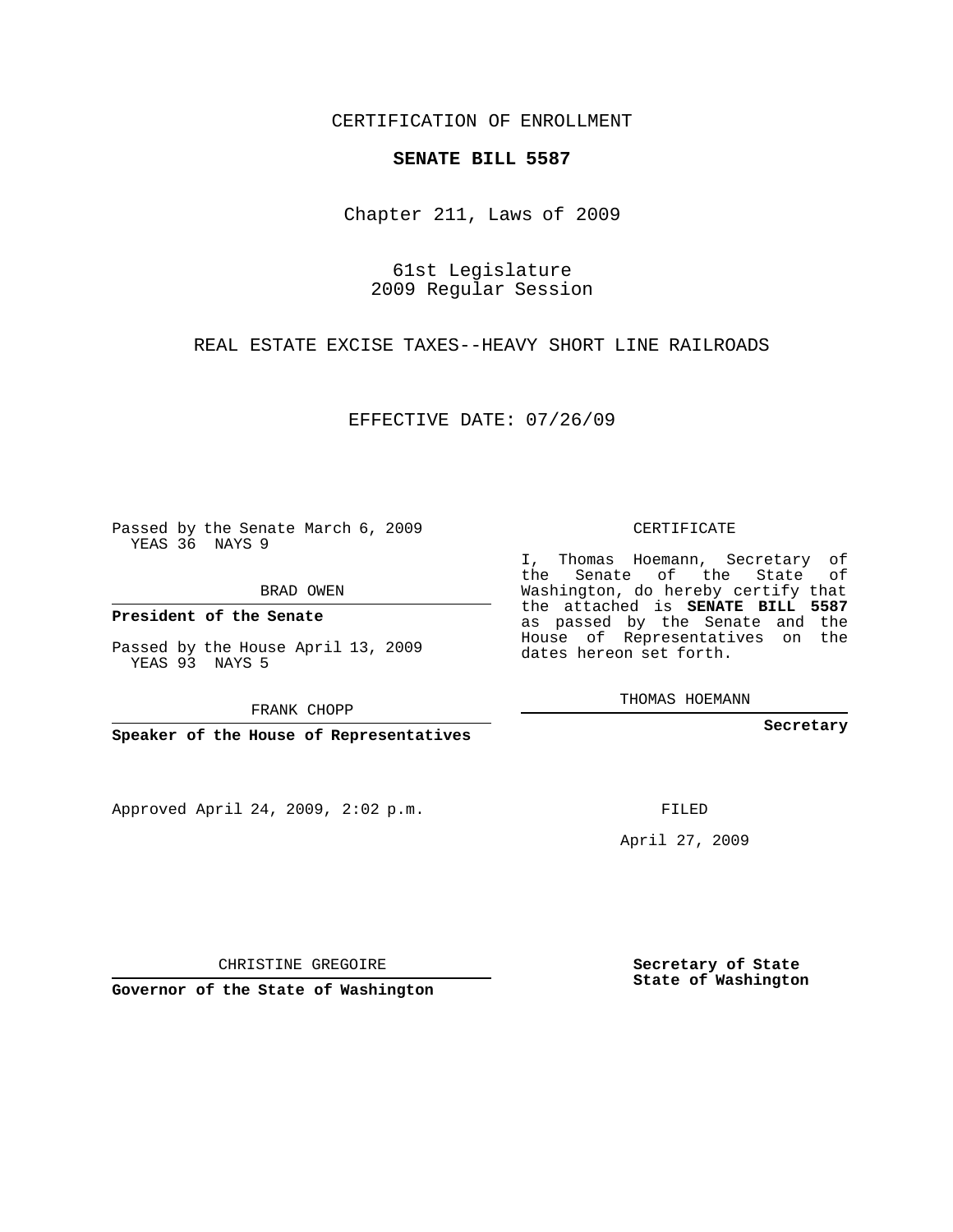## **SENATE BILL 5587** \_\_\_\_\_\_\_\_\_\_\_\_\_\_\_\_\_\_\_\_\_\_\_\_\_\_\_\_\_\_\_\_\_\_\_\_\_\_\_\_\_\_\_\_\_

\_\_\_\_\_\_\_\_\_\_\_\_\_\_\_\_\_\_\_\_\_\_\_\_\_\_\_\_\_\_\_\_\_\_\_\_\_\_\_\_\_\_\_\_\_

Passed Legislature - 2009 Regular Session

## **State of Washington 61st Legislature 2009 Regular Session**

**By** Senator Pridemore

Read first time 01/27/09. Referred to Committee on Government Operations & Elections.

 AN ACT Relating to authorizing existing city and county real estate excise taxes to be expended on municipally owned heavy rail short lines; reenacting and amending RCW 82.46.035; and providing an expiration date.

BE IT ENACTED BY THE LEGISLATURE OF THE STATE OF WASHINGTON:

 **Sec. 1.** RCW 82.46.035 and 1992 c 221 s 3 and 1991 sp.s. c 32 s 33 are each reenacted and amended to read as follows:

 (1) The legislative authority of any county or city shall identify in the adopted budget the capital projects funded in whole or in part from the proceeds of the tax authorized in this section, and shall indicate that such tax is intended to be in addition to other funds that may be reasonably available for such capital projects.

 (2) The legislative authority of any county or any city that plans under RCW 36.70A.040(1) may impose an additional excise tax on each sale of real property in the unincorporated areas of the county for the county tax and in the corporate limits of the city for the city tax at a rate not exceeding one-quarter of one percent of the selling price. Any county choosing to plan under RCW 36.70A.040(2) and any city within such a county may only adopt an ordinance imposing the excise tax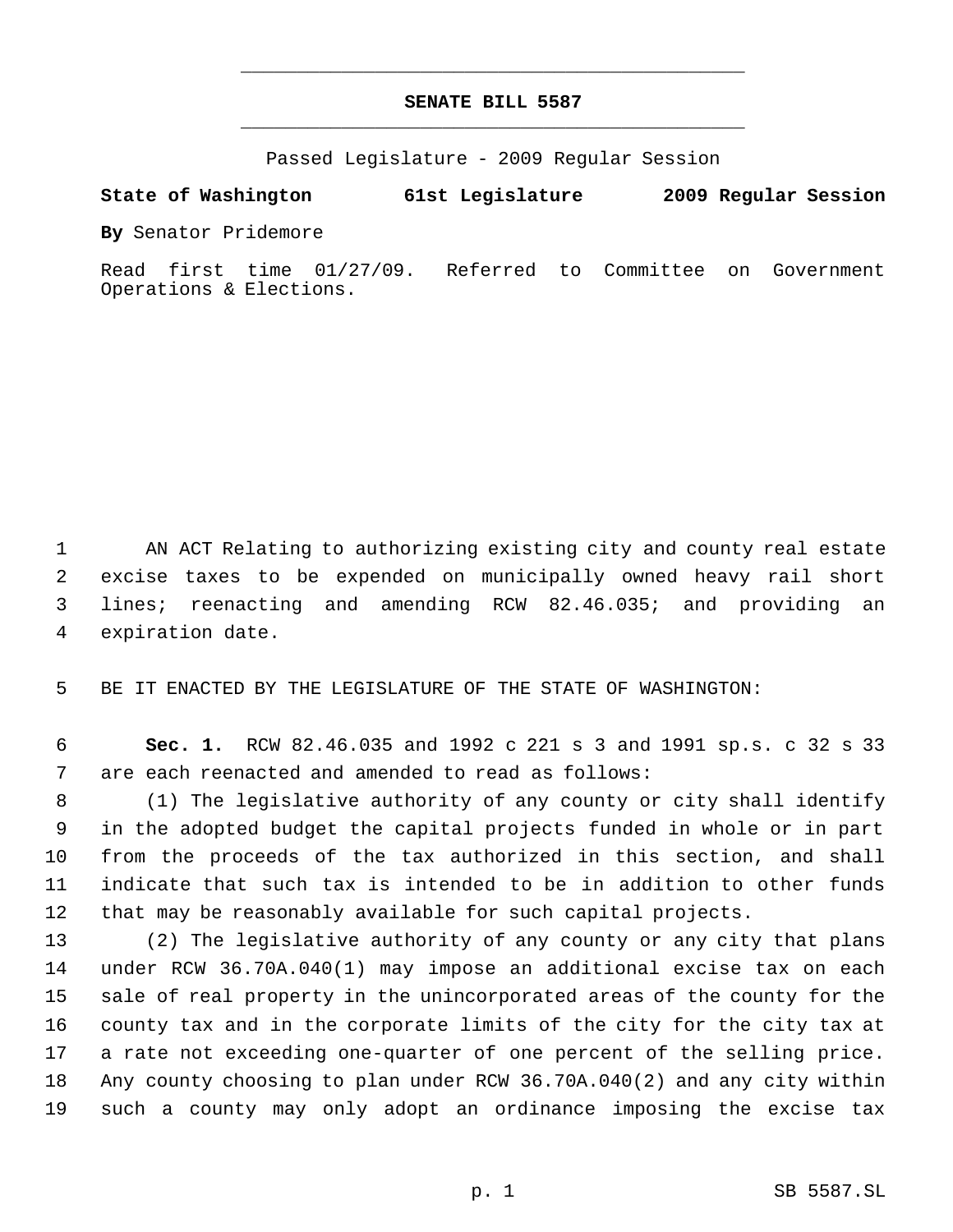authorized by this section if the ordinance is first authorized by a proposition approved by a majority of the voters of the taxing district voting on the proposition at a general election held within the district or at a special election within the taxing district called by the district for the purpose of submitting such proposition to the voters.

 (3) Revenues generated from the tax imposed under subsection (2) of this section shall be used by such counties and cities solely for financing capital projects specified in a capital facilities plan element of a comprehensive plan. However, revenues (a) pledged by such counties and cities to debt retirement prior to March 1, 1992, may continue to be used for that purpose until the original debt for which the revenues were pledged is retired, or (b) committed prior to March 1, 1992, by such counties or cities to a project may continue to be used for that purpose until the project is completed.

 (4) Revenues generated by the tax imposed by this section shall be deposited in a separate account.

18 (5) As used in this section( $(\tau)$ ): (a) "City" means any city or 19 town ((and)); (b) "capital project" means those public works projects of a local government for planning, acquisition, construction, reconstruction, repair, replacement, rehabilitation, or improvement of streets, roads, highways, sidewalks, street and road lighting systems, 23 traffic signals, bridges, municipally owned heavy rail short line 24 railroads, domestic water systems, storm and sanitary sewer systems, and planning, construction, reconstruction, repair, rehabilitation, or 26 improvement of parks; and (c) "short line railroads" means class III 27 railroads as defined by the United States surface transportation board.

 (6) When the governor files a notice of noncompliance under RCW 36.70A.340 with the secretary of state and the appropriate county or city, the county or city's authority to impose the additional excise tax under this section shall be temporarily rescinded until the governor files a subsequent notice rescinding the notice of noncompliance.

 (7) A city or county may use revenue generated under subsection (2) 35 of this section for municipally owned heavy short line railroads only if the revenue was collected prior to December 31, 2008, and may not use more than twenty-five percent of the total revenue generated under